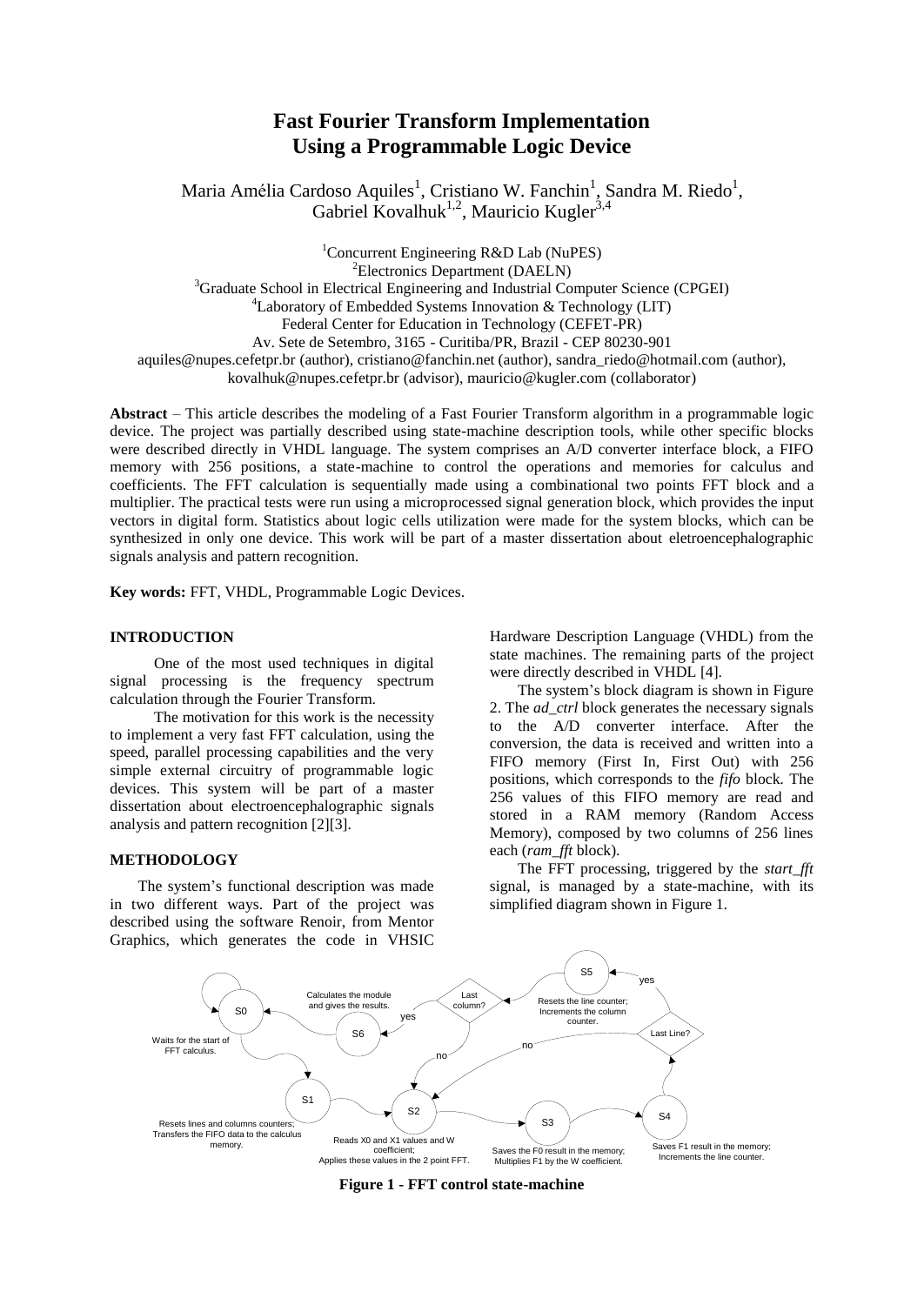

**Figure 2 - FFT block diagram**

The 256 points FFT calculation is sequentially made by a two points FFT block (Figure 3), which makes a sum and a subtraction in parallel, and then multiplies the subtraction result by its corresponding coefficient W [1]. The coefficients are stored in a ROM memory (Read Only Memory). The ROM, read once per iteration, corresponds to the *rom\_w*. The data from each FFT stage are stored in one of the two *ram\_fft* block columns, which are alternatingly used during the FFT calculation.



**Figure 3 - Two-point FFT block diagram**

The required result is the frequency spectrum module. As the FFT result is achieved in the rectangular complex form format, it is necessary to calculate the module of the coordinates. This is done via the square and square root tables, stored in the *rom\_module* memory. The numeric representation used internally is 16 bit fixed-point, but the results are truncated to 8 bits for the module calculation.

The system's functional simulation, run using ModelSim software, from Model Technology, provided very good results comparing with the expected ones using equations. The logical synthesis and the optimization were done using the

Leonardo Spectrum software, from Exemplar, to an Altera's FPGA.

#### **RESULTS**

In order to validate the results, the system was loaded into an ACEX1k50 FPGA. The logic cells and memory bits utilization statistics were generated by Leonardo software (Table 1).

To provide a direct visualization of the generated values, a spectrum analyzer was implemented using the FFT core and, apart from the FFT calculation, VGA video signals are also generated. Thus, it's possible to connect a video monitor straight to the system and have a direct visualization of the frequency spectrum. In order to accomplish the test, two FPGA development kits were used, one of them containing a FLEX10k already connected to a VGA connector.

**Table 1 - ACEX1k50 component utilization**

| <b>BLOCKS</b>      | <b>LOGIC CELLS</b> | <b>MEMORY BITS</b> |
|--------------------|--------------------|--------------------|
| ad_ctrl            | 32                 |                    |
| Fifo               | 37                 | 3072               |
| $\int f(t)$        | 784                |                    |
| rom module         | 08                 | 4096               |
| rom w              | 32                 | 4096               |
| ram_fft            | 01                 | $\ast$             |
| <b>FFT</b> (total) | 894                | 11264              |
| acex1k (total)     | 2880               | 40960              |

\* instantiate the lpm\_ram\_dq component, from Altera's library.